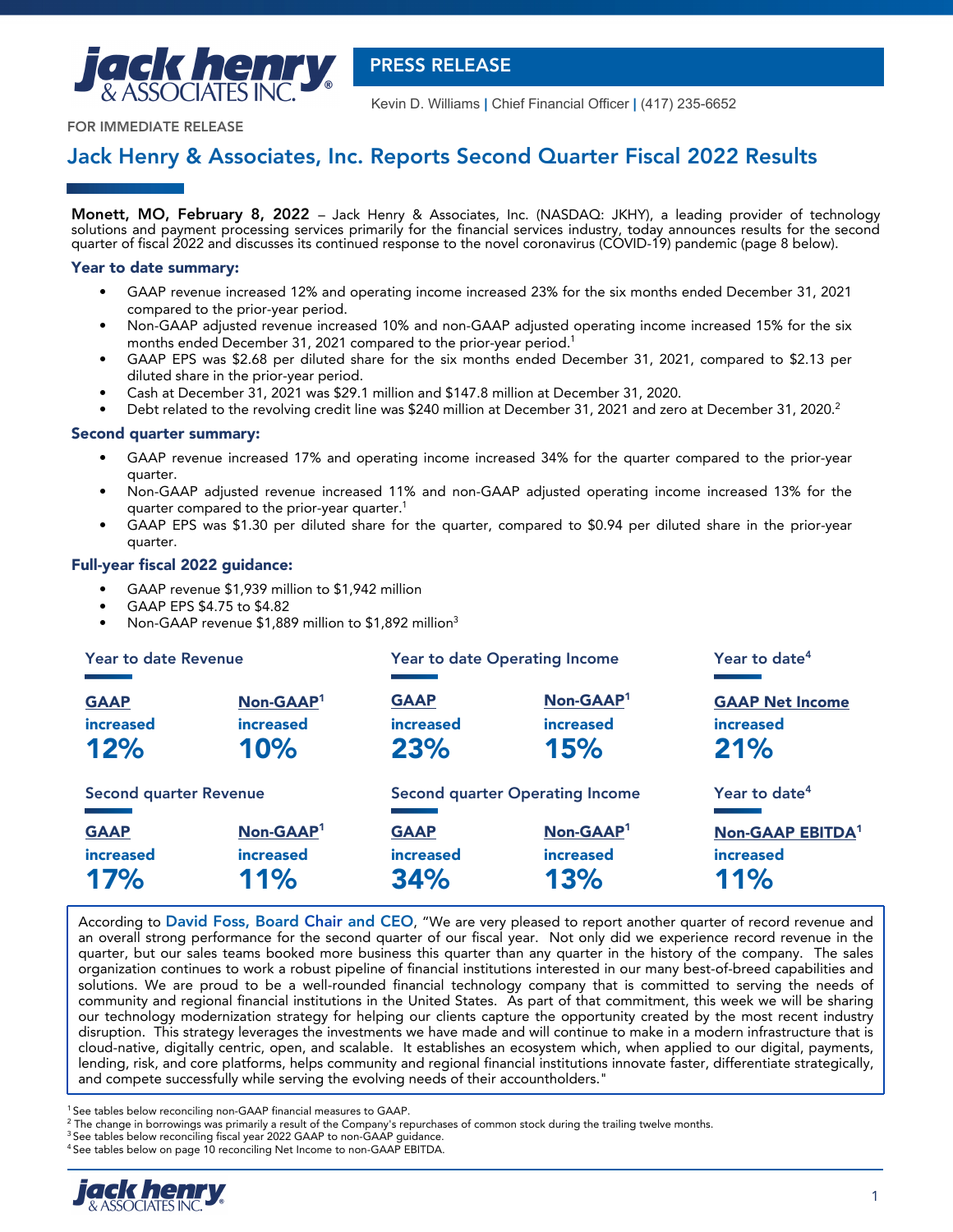# **Operating Results**

Revenue, operating expenses, operating income, and net income for the three and six months ended December 31, 2021, as compared to the three and six months ended December 31, 2020, were as follows:

| (Unaudited, in thousands)   |  | <b>Three Months Ended</b><br>December 31. |  |         | %<br>Change | <b>Six Months Ended</b><br>December 31, | %<br>Change |     |
|-----------------------------|--|-------------------------------------------|--|---------|-------------|-----------------------------------------|-------------|-----|
|                             |  | 2021                                      |  | 2020    |             | 2021                                    | 2020        |     |
| Services and support        |  | 296,211                                   |  | 250,873 | 18 %        | \$593,704                               | \$ 531,870  | 12% |
| Percentage of total revenue |  | 60%                                       |  | 59 %    |             | 60%                                     | 61%         |     |
| Processing                  |  | 197,685                                   |  | 171,488 | 15%         | 388,248                                 | 342,291     | 13% |
| Percentage of total revenue |  | 40 %                                      |  | 41 %    |             | 40%                                     | 39%         |     |
| <b>REVENUE</b>              |  | 493,896                                   |  | 422,361 | 17%         | \$981,952                               | \$ 874,161  | 12% |

- Services and support revenue increased for the second quarter, primarily driven by growth in deconversion fee revenue of \$24,748. Other increases were data processing and hosting fees, implementation, and conversion/merger revenues. Processing revenue increased for the second quarter, primarily driven by growth in card processing fee revenue of 14%. Other increases were in Jack Henry digital and remote capture and automated clearinghouse (ACH) revenues.
- Services and support revenue increased for the year-to-date period, primarily driven by growth in data processing and hosting fee revenue of 12%. Other increases were deconversion fee, implementation, and software usage fee revenues. Processing revenue increased for the year-to-date period, primarily driven by growth in card processing fee revenue of 12%. Other increases were in remote capture and ACH, and Jack Henry digital revenues.
- For the second quarter, core segment revenue increased 15%, payments segment revenue increased 18%, complementary segment revenue increased 17%, and corporate and other segment revenue increased 36%. Non-GAAP adjusted core segment revenue increased 7%, non-GAAP adjusted payments segment revenue increased 13%, non-GAAP adjusted complementary segment revenue increased 11%, and non-GAAP adjusted corporate and other segment revenue increased 36% (see revenue lines of segment break-out tables on page 4 below).
- For the year-to-date period, core segment revenue increased 11%, payments segment revenue increased 13%, complementary segment revenue increased 12%, and corporate and other segment revenue increased 18%. Non-GAAP adjusted core segment revenue increased 8%, non-GAAP adjusted payments segment revenue increased 11%, non-GAAP adjusted complementary segment revenue increased 10%, and non-GAAP adjusted corporate and other segment revenue increased 18% (see revenue lines of segment break-out tables on page 5 below).

| (Unaudited, in thousands)            |   | <b>Three Months Ended</b><br>December 31, |    |         | %<br>Change |        | <b>Six Months Ended</b><br>December 31, |               | ℅<br>Change |
|--------------------------------------|---|-------------------------------------------|----|---------|-------------|--------|-----------------------------------------|---------------|-------------|
|                                      |   | 2021                                      |    | 2020    |             |        | 2021                                    | 2020          |             |
| Cost of revenue                      | 5 | 282,825                                   | \$ | 257,782 |             |        | 10 % \$ 559,460                         | \$<br>520,711 | 7%          |
| Percentage of total revenue          |   | 57 %<br>61 %                              |    |         |             | 57%    | 60%                                     |               |             |
| Research and development             |   | 29,916                                    |    | 26,780  | 12%         | 56,670 |                                         | 52,837        | 7%          |
| Percentage of total revenue          |   | 6%                                        |    | 6 %     |             |        | 6%                                      | 6%            |             |
| Selling, general, and administrative |   | 55,493                                    |    | 44,167  | 26 %        |        | 106,565                                 | 89,393        | 19 %        |
| Percentage of total revenue          |   | 11 %                                      |    | 10 %    |             |        | 11 %                                    | 10 %          |             |
| <b>OPERATING EXPENSES</b>            |   | 368,234                                   |    | 328,729 | 12 %        |        | 722,695                                 | 662,941       | 9%          |
|                                      |   |                                           |    |         |             |        |                                         |               |             |
| <b>OPERATING INCOME</b>              |   | 125,662                                   | \$ | 93,632  |             |        | 34 % \$ 259,257                         | \$<br>211,220 | 23%         |
| Operating margin <sup>5</sup>        |   | 25 %                                      |    | 22%     |             |        | 26%                                     | 24%           |             |

• Cost of revenue increased for the second quarter and year-to-date period, primarily due to higher costs associated with our card processing platform, personnel costs, and operating licenses and fees.

- Research and development expense increased for the second quarter and year-to-date period, primarily due to higher personnel costs (net of capitalized personnel costs).
- Selling, general, and administrative expense increased for the second quarter and year-to-date period, primarily due to higher personnel costs and a smaller gain on sale of assets in the current fiscal periods.

 $5$  Operating margin is calculated by dividing operating income by revenue.

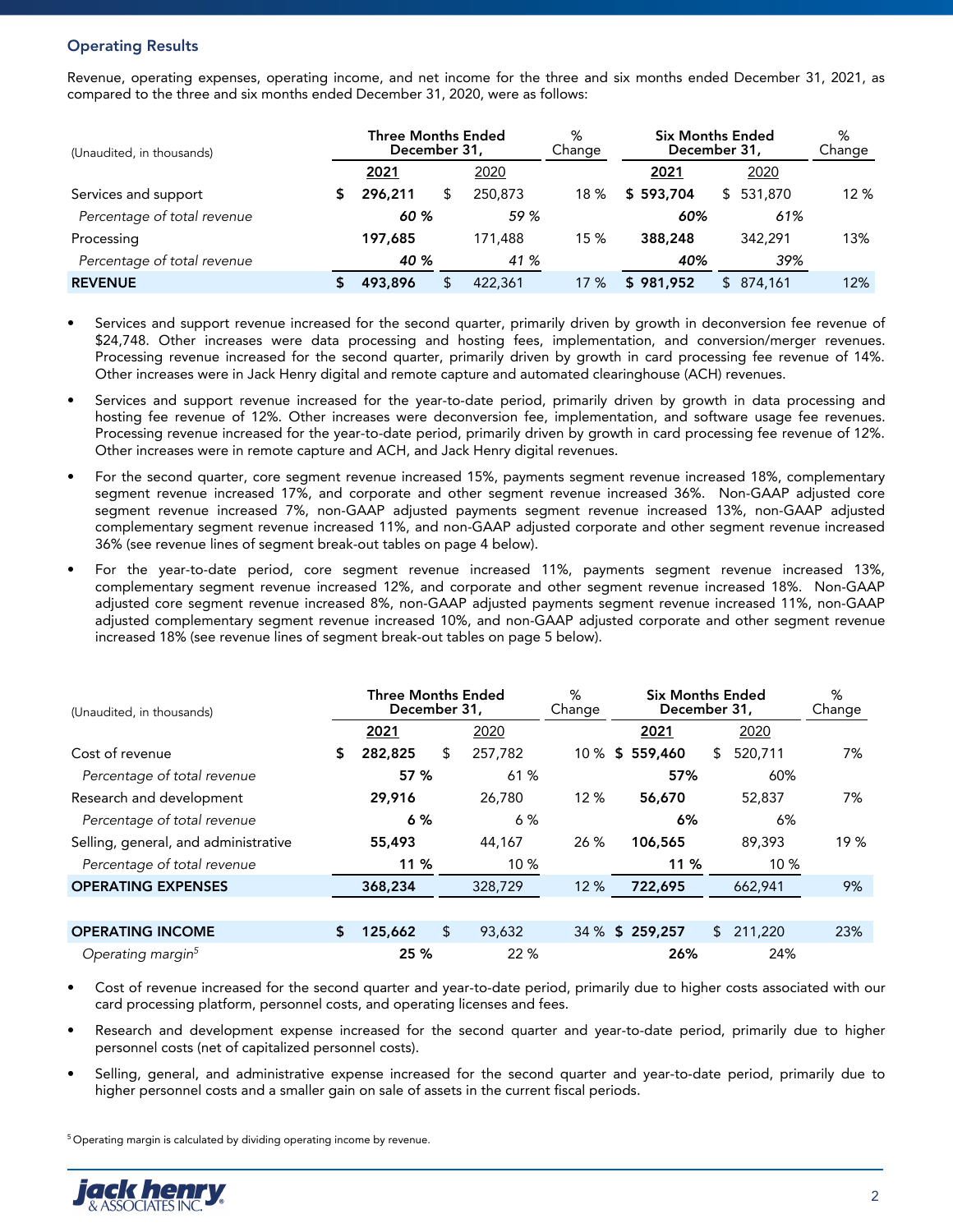| (Unaudited, in thousands, except per share data) |  | <b>Three Months Ended</b><br>December 31, |        | %<br>Change |      | <b>Six Months Ended</b><br>December 31, |   | %<br>Change |      |
|--------------------------------------------------|--|-------------------------------------------|--------|-------------|------|-----------------------------------------|---|-------------|------|
|                                                  |  | 2021                                      | 2020   |             |      | 2021                                    |   | 2020        |      |
| Income before income taxes                       |  | 125,221                                   | 93,567 | 34 %        | - 56 | 258,574                                 |   | 211,105     | 22 % |
| Provision for income taxes                       |  | 29,551                                    | 21,585 | 37 %        |      | 60,791                                  |   | 47.907      | 27%  |
| <b>NET INCOME</b>                                |  | 95,670                                    | 71,982 | 33%         |      | 197,783                                 |   | 163,198     | 21%  |
| Diluted earnings per share                       |  | 1.30                                      | 0.94   | 38 %        | S    | 2.68                                    | S | 2.13        | 25%  |

• Effective tax rates for the second quarter of fiscal years 2022 and 2021 were 23.6% and 23.1%, respectively. Effective tax rates for the year-to-date period of fiscal years 2022 and 2021 were 23.5% and 22.7%, respectively.

• The Company repurchased 1.25 million shares of common stock during fiscal year-to-date 2022 and 675 thousand shares of common stock during fiscal year-to-date 2021. Common stock repurchases during the trailing twelve months contributed \$0.05 to diluted earnings per share for the second quarter and \$0.09 for year-to-date fiscal 2022.

According to **Kevin Williams, CFO and Treasurer**, "For the second quarter of the fiscal year, our private cloud, remittance, card processing and digital solutions continue to drive our revenue growth. As we guided in November our deconversion fees were up considerably in our second fiscal quarter. We saw a very solid 17% GAAP and 11% non-GAAP revenue growth compared to the prior year. There was also good operating margin expansion on both a GAAP and a non-GAAP basis for the quarter. We are also very pleased to report our Return on Average Shareholders' Equity and Return on Invested Capital (ROIC) of 24.6% and 22.6% for the trailing twelve months, respectively, which improved nicely from 19.7% for each of those measurements last year. I want to thank all of our management team and associates for all their dedication, focus and contributions to support and continue doing the right thing for our customers."

## **Non-GAAP Impact of Deconversion Fees, Acquisitions and Divestitures**

The table below is our revenue and operating income (in thousands) for the three and six months ended December 31, 2021, compared to the three and six months ended December 31, 2020, excluding the impacts of deconversion fees, acquisitions and divestitures, and gain/loss.

|                                                                          |      | <b>Three Months Ended</b><br>December 31, | %<br>Change |          | <b>Six Months Ended</b><br>December 31, |      | %<br>Change |    |          |     |
|--------------------------------------------------------------------------|------|-------------------------------------------|-------------|----------|-----------------------------------------|------|-------------|----|----------|-----|
| (Unaudited, in thousands)                                                | 2021 |                                           |             | 2020     |                                         | 2021 |             |    | 2020     |     |
| <b>Revenue (GAAP)</b>                                                    | Ъ    | 493,896                                   | \$          | 422,361  | $17 \%$ \$                              |      | 981,952     | \$ | 874,161  | 12% |
| Adjustments:                                                             |      |                                           |             |          |                                         |      |             |    |          |     |
| Deconversion fee revenue                                                 |      | (26,903)                                  |             | (2, 155) |                                         |      | (30,627)    |    | (8,037)  |     |
| Revenue from acquisitions and divestitures                               |      | (96)                                      |             |          |                                         |      | (202)       |    | (1, 182) |     |
| <b>NON-GAAP ADJUSTED REVENUE</b>                                         | Я    | 466,897                                   | \$          | 420,206  | $11\%$ \$                               |      | 951,123     | S  | 864,942  | 10% |
|                                                                          |      |                                           |             |          |                                         |      |             |    |          |     |
| <b>Operating income (GAAP)</b>                                           |      | 125,662                                   | S           | 93,632   | 34 %                                    |      | 259,257     | \$ | 211,220  | 23% |
| Adjustments:                                                             |      |                                           |             |          |                                         |      |             |    |          |     |
| Operating income from deconversion fees*                                 |      | (24, 356)                                 |             | (1,919)  |                                         |      | (27, 540)   |    | (7, 138) |     |
| Operating (income)/loss from acquisitions,<br>divestitures and gain/loss |      | 21                                        |             | (2,040)  |                                         |      | 66          |    | (2,409)  |     |
| <b>NON-GAAP ADJUSTED OPERATING</b><br><b>INCOME</b>                      | \$   | 101,327                                   | S           | 89,673   | $13\%$ \$                               |      | 231,783     | S  | 201,673  | 15% |

\*For the fiscal quarters ended December 31, 2021 and 2020, deconversion costs were \$2,547 and \$236, respectively. For the fiscal year-to-date periods ended December 31, 2021 and 2020, deconversion costs were \$3,087 and \$899, respectively.

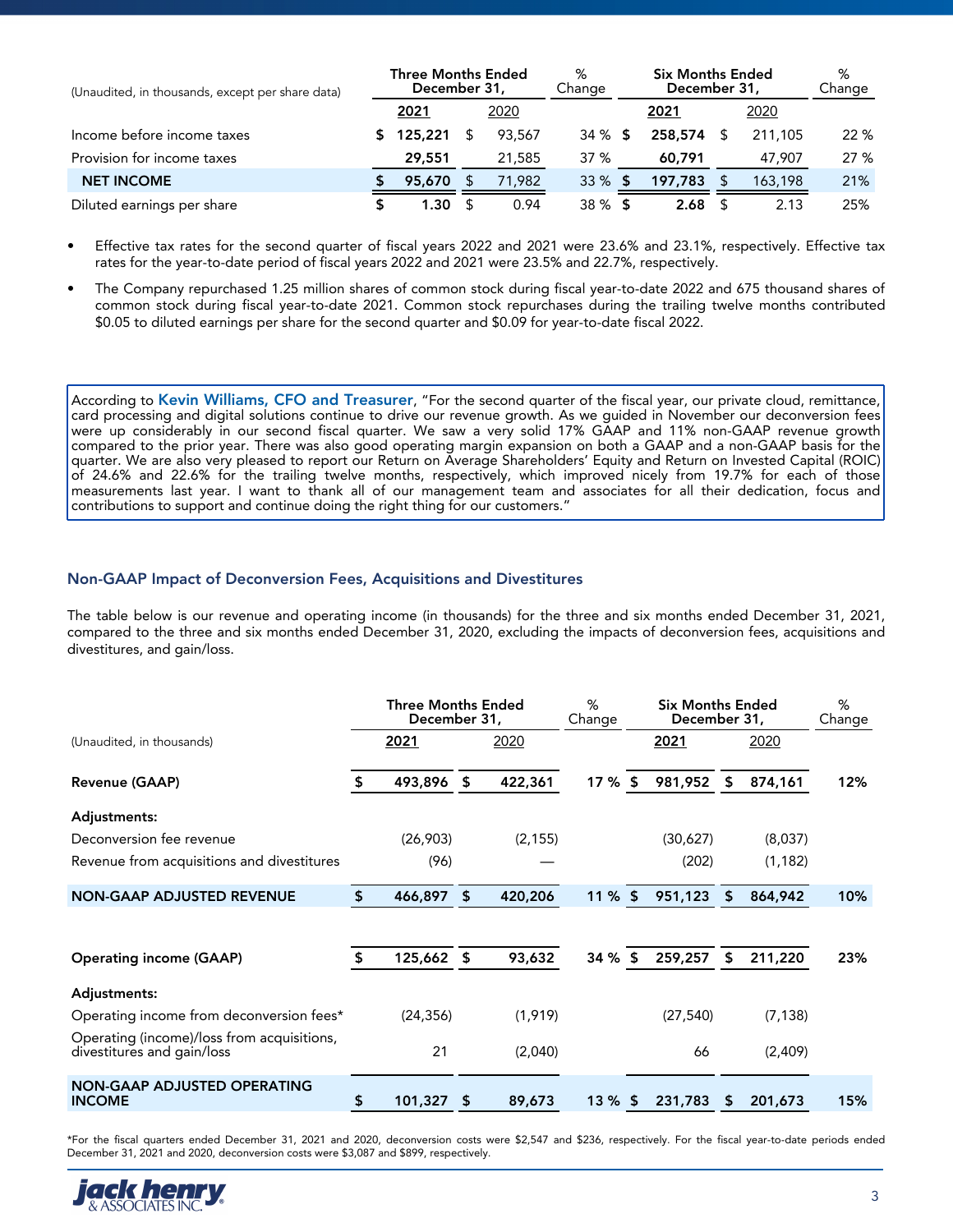The tables below are the segment breakdown of revenue and cost of revenue for each period presented, as adjusted for the items above, and include a reconciliation to non-GAAP adjusted operating income presented above.

|                                              | Three Months Ended December 31, 2021 |           |                |           |    |               |                |                        |    |          |  |
|----------------------------------------------|--------------------------------------|-----------|----------------|-----------|----|---------------|----------------|------------------------|----|----------|--|
| (Unaudited, in thousands)                    |                                      | Core      |                | Payments  |    | Complementary |                | Corporate<br>and Other |    | Total    |  |
| <b>REVENUE (GAAP)</b>                        | \$                                   | 154,878   | $\mathfrak{L}$ | 182,528   | \$ | 141,724       | $\mathfrak{L}$ | 14,766 \$              |    | 493,896  |  |
| Deconversion fees                            |                                      | (10, 853) |                | (7,933)   |    | (7, 917)      |                | (200)                  |    | (26,903) |  |
| Revenue from acquisitions and divestitures   |                                      |           |                |           |    | (96)          |                |                        |    | (96)     |  |
| <b>NON-GAAP ADJUSTED REVENUE</b>             |                                      | 144,025   |                | 174,595   |    | 133,711       |                | 14,566                 |    | 466,897  |  |
|                                              |                                      |           |                |           |    |               |                |                        |    |          |  |
| <b>COST OF REVENUE</b>                       |                                      | 64,554    |                | 95,570    |    | 58,151        |                | 64,550                 |    | 282,825  |  |
| Non-GAAP adjustments                         |                                      | (617)     |                | (244)     |    | (487)         |                | (320)                  |    | (1,668)  |  |
| <b>NON-GAAP ADJUSTED COST OF REVENUE</b>     |                                      | 63,937    |                | 95,326    |    | 57,664        |                | 64,230                 |    | 281,157  |  |
|                                              |                                      |           |                |           |    |               |                |                        |    |          |  |
| NON-GAAP ADJUSTED SEGMENT INCOME \$          |                                      | 80,088    | -S             | 79,269 \$ |    | 76,047        | - \$           | (49, 664)              |    |          |  |
|                                              |                                      |           |                |           |    |               |                |                        |    |          |  |
| <b>Research and development</b>              |                                      |           |                |           |    |               |                |                        |    | 29,916   |  |
| Selling, general, and administrative         |                                      |           |                |           |    |               |                |                        |    | 55,493   |  |
| Non-GAAP adjustments unassigned to a segment |                                      |           |                |           |    |               |                |                        |    | (996)    |  |
| NON-GAAP TOTAL ADJUSTED OPERATING EXPENSES   |                                      |           |                |           |    |               |                |                        |    | 365,570  |  |
|                                              |                                      |           |                |           |    |               |                |                        |    |          |  |
| <b>NON-GAAP ADJUSTED OPERATING INCOME</b>    |                                      |           |                |           |    |               |                |                        | \$ | 101,327  |  |

|                                              | Three Months Ended December 31, 2020 |           |    |           |    |               |    |                        |  |          |
|----------------------------------------------|--------------------------------------|-----------|----|-----------|----|---------------|----|------------------------|--|----------|
| (Unaudited, in thousands)                    |                                      | Core      |    | Payments  |    | Complementary |    | Corporate<br>and Other |  | Total    |
| <b>REVENUE (GAAP)</b>                        | \$                                   | 134,948   | \$ | 155,182   | \$ | 121,408       | \$ | $10,823$ \$            |  | 422,361  |
| Deconversion fees                            |                                      | (882)     |    | (674)     |    | (509)         |    | (90)                   |  | (2, 155) |
| Revenue from acquisitions and divestitures   |                                      |           |    |           |    |               |    |                        |  |          |
| <b>NON-GAAP ADJUSTED REVENUE</b>             |                                      | 134,066   |    | 154,508   |    | 120,899       |    | 10,733                 |  | 420,206  |
|                                              |                                      |           |    |           |    |               |    |                        |  |          |
| <b>COST OF REVENUE</b>                       |                                      | 58,485    |    | 86,455    |    | 52,407        |    | 60,435                 |  | 257,782  |
| Non-GAAP adjustments                         |                                      | (108)     |    | (24)      |    | (73)          |    | (8)                    |  | (213)    |
| NON-GAAP ADJUSTED COST OF REVENUE            |                                      | 58,377    |    | 86,431    |    | 52,334        |    | 60,427                 |  | 257,569  |
|                                              |                                      |           |    |           |    |               |    |                        |  |          |
| NON-GAAP ADJUSTED SEGMENT INCOME             | \$                                   | 75,689 \$ |    | 68,077 \$ |    | 68,565 \$     |    | (49,694)               |  |          |
|                                              |                                      |           |    |           |    |               |    |                        |  |          |
| <b>Research and development</b>              |                                      |           |    |           |    |               |    |                        |  | 26,780   |
| Selling, general, and administrative         |                                      |           |    |           |    |               |    |                        |  | 44,167   |
| Non-GAAP adjustments unassigned to a segment |                                      |           |    |           |    |               |    |                        |  | 2,017    |
| NON-GAAP TOTAL ADJUSTED OPERATING EXPENSES   |                                      |           |    |           |    |               |    |                        |  | 330,533  |
|                                              |                                      |           |    |           |    |               |    |                        |  |          |
| NON-GAAP ADJUSTED OPERATING INCOME           |                                      |           |    |           |    |               |    |                        |  | 89,673   |

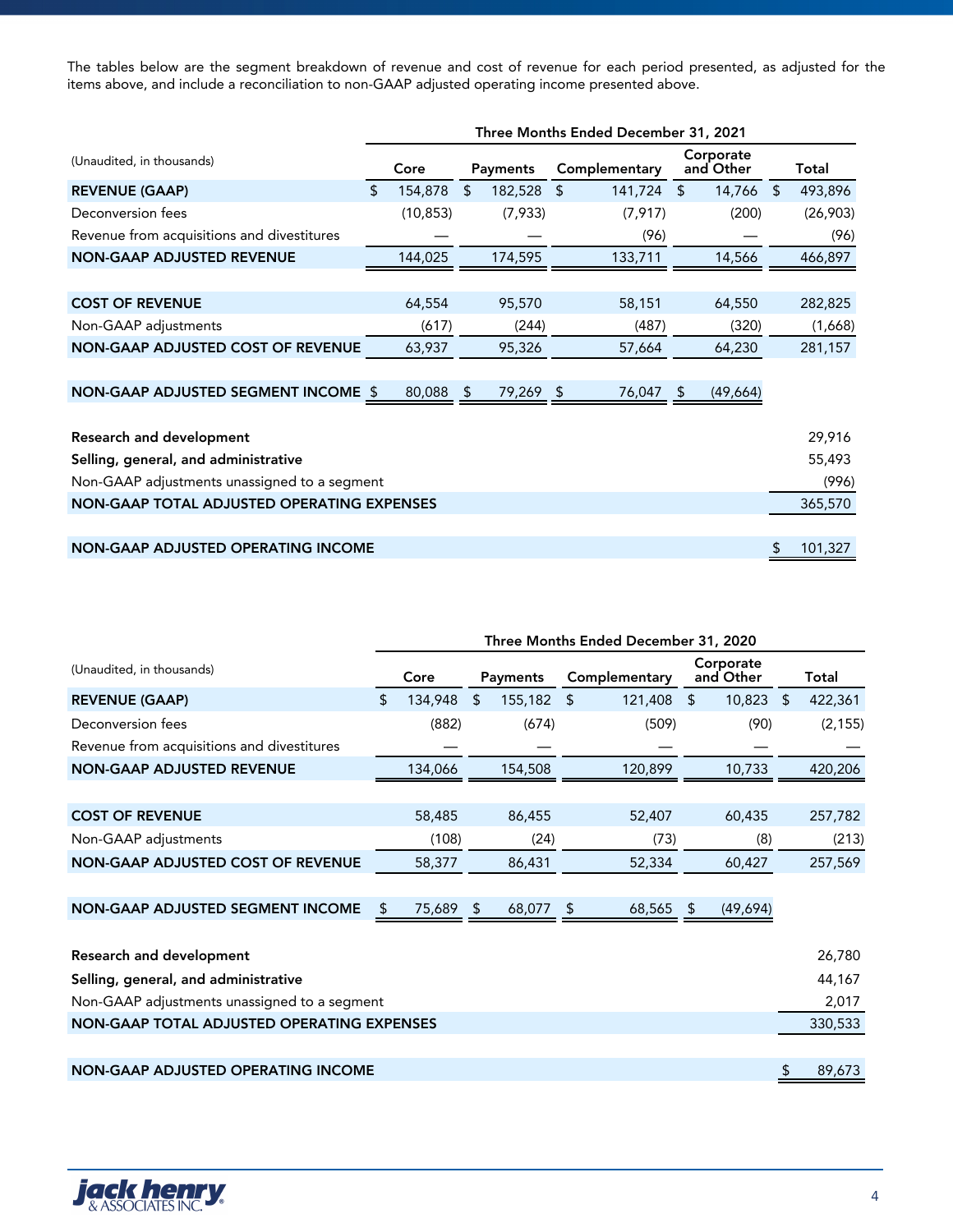|                                              | Six Months Ended December 31, 2021 |          |                |            |                |               |                |                        |    |          |
|----------------------------------------------|------------------------------------|----------|----------------|------------|----------------|---------------|----------------|------------------------|----|----------|
| (Unaudited, In Thousands)                    |                                    | Core     |                | Payments   |                | Complementary |                | Corporate<br>and Other |    | Total    |
| <b>REVENUE (GAAP)</b>                        | \$                                 | 320,163  | $\mathfrak{L}$ | 352,150    | $\mathfrak{L}$ | 283,205       | $\mathfrak{L}$ | 26,434                 | \$ | 981,952  |
| Deconversion fees                            |                                    | (13,021) |                | (8, 381)   |                | (9,014)       |                | (211)                  |    | (30,627) |
| Revenue from acquisitions and divestitures   |                                    |          |                |            |                | (202)         |                |                        |    | (202)    |
| <b>NON-GAAP ADJUSTED REVENUE</b>             |                                    | 307,142  |                | 343,769    |                | 273,989       |                | 26,223                 |    | 951,123  |
|                                              |                                    |          |                |            |                |               |                |                        |    |          |
| <b>COST OF REVENUE</b>                       |                                    | 131,456  |                | 188,795    |                | 113,635       |                | 125,574                |    | 559,460  |
| Non-GAAP adjustments                         |                                    | (755)    |                | (289)      |                | (729)         |                | (321)                  |    | (2,094)  |
| <b>NON-GAAP ADJUSTED COST OF REVENUE</b>     |                                    | 130,701  |                | 188,506    |                | 112,906       |                | 125,253                |    | 557,366  |
|                                              |                                    |          |                |            |                |               |                |                        |    |          |
| NON-GAAP ADJUSTED SEGMENT INCOME             | \$.                                | 176,441  | \$.            | 155,263 \$ |                | 161,083 \$    |                | (99,030)               |    |          |
|                                              |                                    |          |                |            |                |               |                |                        |    |          |
| <b>Research and Development</b>              |                                    |          |                |            |                |               |                |                        |    | 56,670   |
| Selling, General, and Administrative         |                                    |          |                |            |                |               |                |                        |    | 106,565  |
| Non-GAAP adjustments unassigned to a segment |                                    |          |                |            |                |               |                |                        |    | (1, 261) |
| NON-GAAP TOTAL ADJUSTED OPERATING EXPENSES   |                                    |          |                |            |                |               |                |                        |    | 719,340  |
|                                              |                                    |          |                |            |                |               |                |                        |    |          |
| <b>NON-GAAP ADJUSTED OPERATING INCOME</b>    |                                    |          |                |            |                |               |                |                        | \$ | 231,783  |

|                                              | Six Months Ended December 31, 2020 |          |                |            |                |               |     |                        |    |          |
|----------------------------------------------|------------------------------------|----------|----------------|------------|----------------|---------------|-----|------------------------|----|----------|
| (Unaudited, In Thousands)                    |                                    | Core     |                | Payments   |                | Complementary |     | Corporate<br>and Other |    | Total    |
| <b>REVENUE (GAAP)</b>                        | $\mathbf{\hat{z}}$                 | 288,103  | $\mathfrak{S}$ | 311,915    | $\mathfrak{L}$ | 251,762       | \$  | 22,381                 | \$ | 874,161  |
| Deconversion fees                            |                                    | (2,934)  |                | (2,521)    |                | (2,509)       |     | (73)                   |    | (8,037)  |
| Revenue from acquisitions and divestitures   |                                    | (1, 182) |                |            |                |               |     |                        |    | (1, 182) |
| <b>NON-GAAP ADJUSTED REVENUE</b>             |                                    | 283,987  |                | 309,394    |                | 249,253       |     | 22,308                 |    | 864,942  |
|                                              |                                    |          |                |            |                |               |     |                        |    |          |
| <b>COST OF REVENUE</b>                       |                                    | 122,347  |                | 172,783    |                | 104,431       |     | 121,150                |    | 520,711  |
| Non-GAAP adjustments                         |                                    | (902)    |                | (85)       |                | (253)         |     | (46)                   |    | (1,286)  |
| NON-GAAP ADJUSTED COST OF REVENUE            |                                    | 121,445  |                | 172,698    |                | 104,178       |     | 121,104                |    | 519,425  |
|                                              |                                    |          |                |            |                |               |     |                        |    |          |
| <b>NON-GAAP ADJUSTED SEGMENT INCOME</b>      | \$.                                | 162,542  | <sup>5</sup>   | 136,696 \$ |                | 145,075       | -\$ | (98, 796)              |    |          |
|                                              |                                    |          |                |            |                |               |     |                        |    |          |
| <b>Research and Development</b>              |                                    |          |                |            |                |               |     |                        |    | 52,837   |
| Selling, General, and Administrative         |                                    |          |                |            |                |               |     |                        |    | 89,393   |
| Non-GAAP adjustments unassigned to a segment |                                    |          |                |            |                |               |     |                        |    | 1,614    |
| NON-GAAP TOTAL ADJUSTED OPERATING EXPENSES   |                                    |          |                |            |                |               |     |                        |    | 663,269  |
|                                              |                                    |          |                |            |                |               |     |                        |    |          |
| <b>NON-GAAP ADJUSTED OPERATING INCOME</b>    |                                    |          |                |            |                |               |     |                        |    | 201,673  |

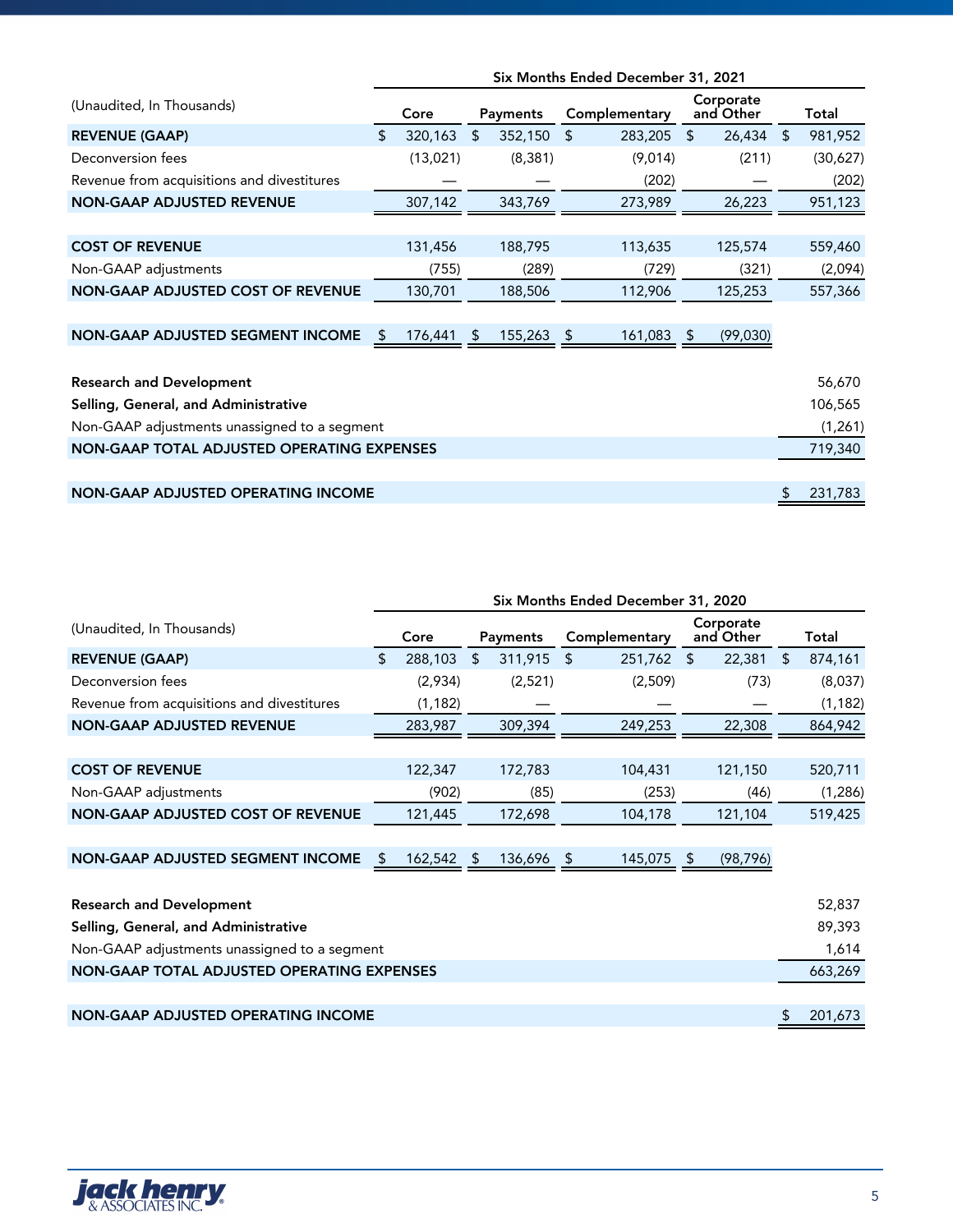The table below is our GAAP to non-GAAP guidance for fiscal 2022. Non-GAAP guidance excludes the impacts of deconversion fee and acquisition and divestiture revenue (see Use of Non-GAAP Financial Information below).

| <b>GAAP to Non-GAAP GUIDANCE</b>                         |                    |       |         |  |
|----------------------------------------------------------|--------------------|-------|---------|--|
| (in millions, except per share data)                     | <b>Annual FY22</b> |       |         |  |
|                                                          | Low                |       | High    |  |
| <b>REVENUE (GAAP)</b>                                    | \$1,939            |       | \$1,942 |  |
| Growth                                                   |                    | 10.3% | 10.5%   |  |
| Deconversion fee, acquisition and<br>divestiture revenue | 50                 |       | 50      |  |
| <b>NON-GAAP ADJUSTED REVENUE</b>                         | \$1,889            |       | \$1,892 |  |
| Non-GAAP adjusted growth                                 |                    | 8.8%  | 9.0%    |  |
|                                                          |                    |       |         |  |
| <b>EPS (GAAP)</b>                                        | \$<br>4.75         | \$    | 4.82    |  |
| Growth                                                   |                    | 15.3% | 17.0%   |  |

### **Balance Sheet and Cash Flow Review**



- At December 31, 2021, cash and cash equivalents decreased to \$29.1 million from \$147.8 million at December 31, 2020.\*\*
- Trade receivables totaled \$236.1 million at December 31, 2021 compared to \$212.9 million at December 31, 2020.
- The Company had \$240 million of borrowings at December 31, 2021 and no borrowings at December 31, 2020.\*\*
- Total deferred revenue increased to \$275.8 million at December 31, 2021, compared to \$262.9 million a year ago.
- Stockholders' equity decreased to \$1,272.0 million at December 31, 2021, compared to \$1,545.2 million a year ago.\*\*
- \* See tables on page 7 for Net Cash Provided by Operating Activities and on page 11 for Return on Average Shareholders' Equity. Tables reconciling the non-GAAP measures Free Cash Flow and Return on Invested Capital (ROIC) to GAAP measures are also on page 11. See "Use of Non-GAAP Financial Information" below for definition of Free Cash Flow and ROIC.
- \*\* The changes in cash and cash equivalents, borrowings and stockholders' equity, quarter over quarter, were primarily due to the Company's repurchases of common stock during fiscal 2022.

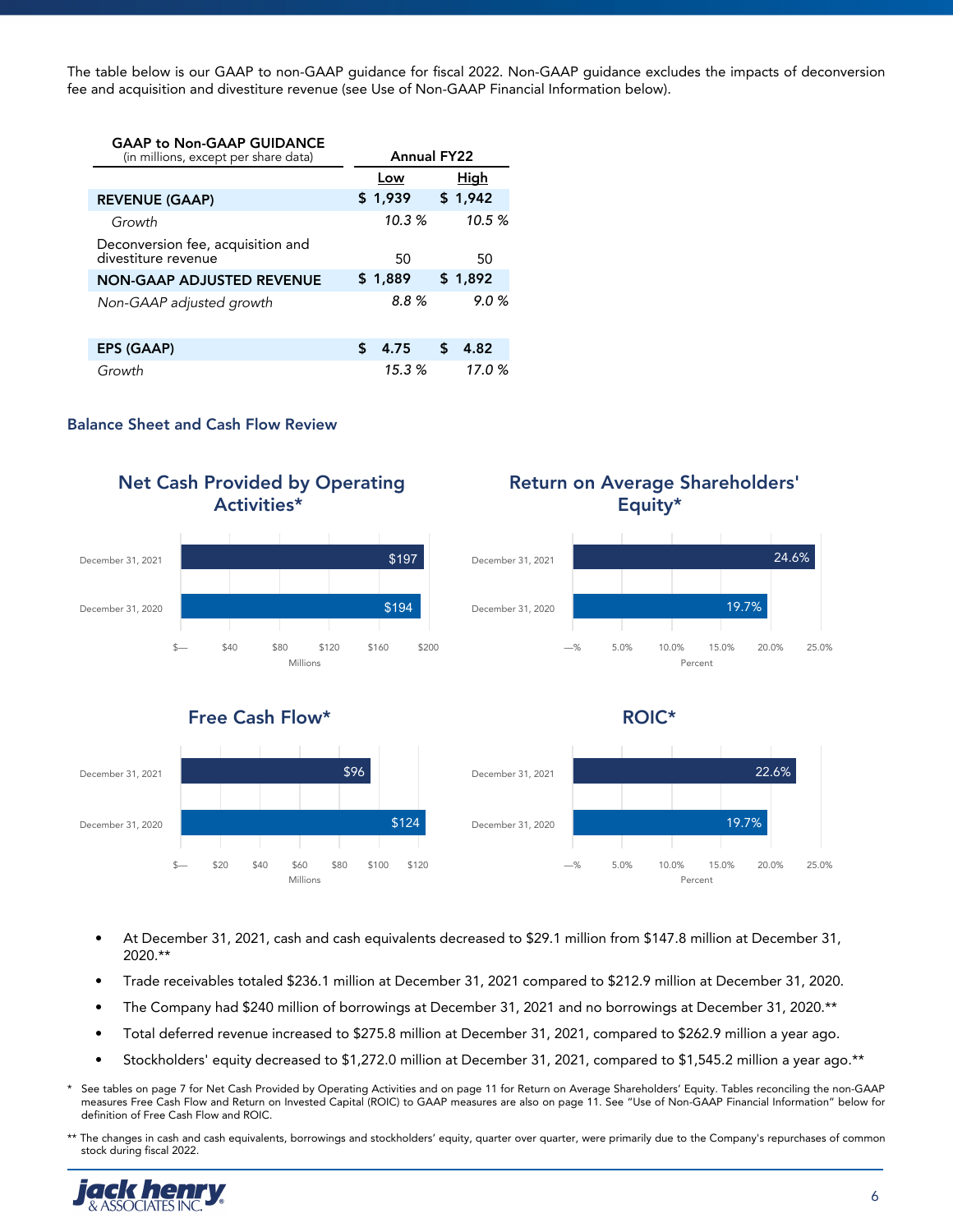The following table summarizes net cash from operating activities (Unaudited, in thousands):

|                                           | Six Months Ended December 31, |            |     |            |  |  |  |  |
|-------------------------------------------|-------------------------------|------------|-----|------------|--|--|--|--|
|                                           |                               | 2021       |     | 2020       |  |  |  |  |
| Net income                                | \$                            | 197,783    | - 5 | 163,198    |  |  |  |  |
| Depreciation                              |                               | 25,843     |     | 26,652     |  |  |  |  |
| Amortization                              |                               | 62,610     |     | 61,164     |  |  |  |  |
| Change in deferred income taxes           |                               | 11,573     |     | 8,651      |  |  |  |  |
| Other non-cash expenses                   |                               | 13,267     |     | 7,733      |  |  |  |  |
| Change in receivables                     |                               | 70,468     |     | 87,518     |  |  |  |  |
| Change in deferred revenue                |                               | (119, 822) |     | (126, 134) |  |  |  |  |
| Change in other assets and liabilities    |                               | (64, 371)  |     | (34, 798)  |  |  |  |  |
| NET CASH PROVIDED BY OPERATING ACTIVITIES |                               | 197,351    | Ъ   | 193,984    |  |  |  |  |

The following table summarizes net cash from investing activities (Unaudited, in thousands):

|                                           | Six Months Ended December 31, |                 |  |           |  |  |  |  |
|-------------------------------------------|-------------------------------|-----------------|--|-----------|--|--|--|--|
|                                           |                               | 2021            |  | 2020      |  |  |  |  |
| Capital expenditures                      |                               | $(22, 373)$ \$  |  | (9, 543)  |  |  |  |  |
| Proceeds from dispositions                |                               | 38              |  | 6,157     |  |  |  |  |
| Purchased software                        |                               | (7, 364)        |  | (4, 254)  |  |  |  |  |
| Computer software developed               |                               | (71, 353)       |  | (62, 804) |  |  |  |  |
| Purchase of investments                   |                               |                 |  | (12, 100) |  |  |  |  |
| <b>NET CASH FROM INVESTING ACTIVITIES</b> |                               | $(101, 052)$ \$ |  | (82, 544) |  |  |  |  |

The following table summarizes net cash from financing activities (Unaudited, in thousands):

|                                                                             | Six Months Ended December 31, |                 |      |            |  |
|-----------------------------------------------------------------------------|-------------------------------|-----------------|------|------------|--|
|                                                                             |                               | 2021            |      | 2020       |  |
| Borrowings on credit facilities*                                            | \$                            | 220,000         | - 55 |            |  |
| Repayments on credit facilities and financing leases                        |                               | (80,065)        |      | (57)       |  |
| Purchase of treasury stock*                                                 |                               | (193, 917)      |      | (109, 899) |  |
| Dividends paid                                                              |                               | (67, 696)       |      | (65, 516)  |  |
| Net cash from issuance of stock and tax related to stock-based compensation |                               | 3,507           |      | (1, 551)   |  |
| <b>NET CASH FROM FINANCING ACTIVITIES</b>                                   |                               | $(118, 171)$ \$ |      | (177, 023) |  |

\* For the six months ended December 31, 2021, the Company repurchased 1.25 million shares of common stock compared to the six months ended December 31, 2020, when the Company repurchased 675 thousand shares of common stock.

## **Use of Non-GAAP Financial Information**

Generally Accepted Accounting Principles (GAAP) is the term used to refer to the standard framework of guidelines for financial accounting in the United States. GAAP include the standards, conventions, and rules accountants follow in recording and summarizing transactions in the preparation of financial statements. In addition to reporting financial results in accordance with GAAP, we have provided certain non-GAAP financial measures, including adjusted revenue, adjusted operating income, adjusted segment income, adjusted cost of revenue, adjusted operating expenses, non-GAAP earnings before interest, taxes, depreciation, and amortization (non-GAAP EBITDA), free cash flow, and return on invested capital (ROIC).

We believe non-GAAP financial measures help investors better understand the underlying fundamentals and true operations of our business. The non-GAAP financial measures adjusted revenue, adjusted operating income, adjusted segment income, adjusted cost of revenue, and adjusted operating expenses presented eliminate one-time deconversion fees, acquisitions and

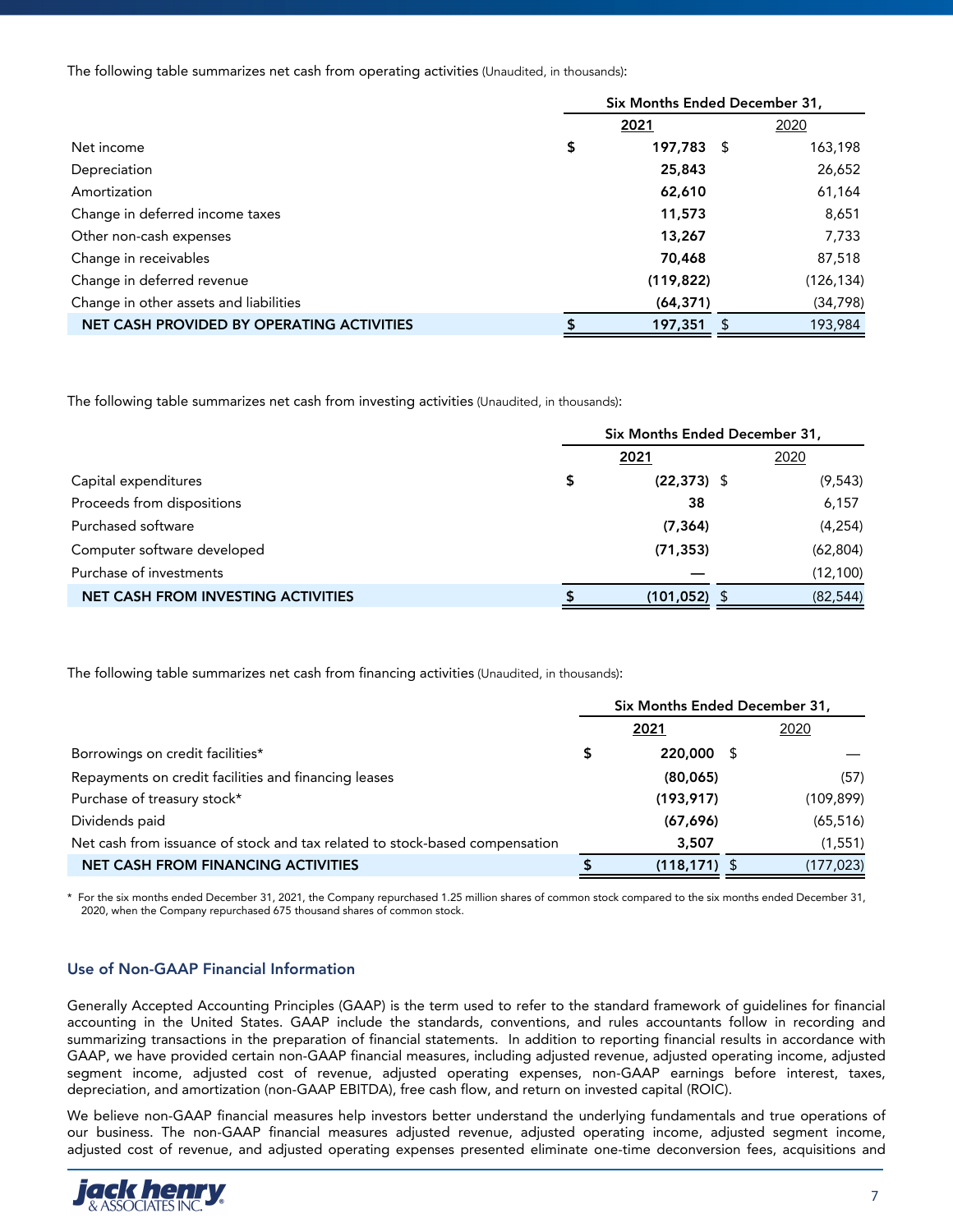divestitures, and gain/loss, all of which management believes are not indicative of the Company's operating performance. Such adjustments give investors further insight into our performance. Non-GAAP EBITDA is defined as net income attributable to the Company before the effect of interest expense, taxes, depreciation, and amortization, adjusted for net income before the effect of interest expense, taxes, depreciation, and amortization attributable to eliminated one-time deconversion fees, acquisitions and divestitures, and gain/loss. Free cash flow is defined as net cash from operating activities, less capitalized expenditures, internal use software, and capitalized software, plus proceeds from the sale of assets. ROIC is defined as net income divided by average invested capital, which is the average of beginning and ending long-term debt and stockholders' equity for a given period. Management believes that non-GAAP EBITDA is an important measure of the Company's overall operating performance and excludes certain costs and other transactions that management deems one time or non-operational in nature; free cash flow is useful to measure the funds generated in a given period that are available for debt service requirements and strategic capital decisions; and ROIC is a measure of the Company's allocation efficiency and effectiveness of its invested capital. For these reasons, management also uses these non-GAAP financial measures in its assessment and management of the Company's performance.

Non-GAAP financial measures used by the Company may not be comparable to similarly titled non-GAAP measures used by other companies. Non-GAAP financial measures have no standardized meaning prescribed by GAAP and therefore, are unlikely to be comparable with calculations of similar measures for other companies.

Any non-GAAP financial measures should be considered in context with the GAAP financial presentation and should not be considered in isolation or as a substitute for GAAP financial measures. Reconciliations of the non-GAAP financial measures to related GAAP financial measures are included.

## **COVID-19 Impact and Response**

Since its outbreak in early calendar 2020, COVID-19 has rapidly spread and continues to represent a public health concern. The health, safety, and well-being of our employees and customers is of paramount importance to us. In March 2020, we established an internal task force composed of executive officers and other members of management to frequently assess updates to the COVID-19 situation and recommend Company actions. We offered remote working as a recommended option to employees whose job duties allowed them to work off-site, and we suspended all non-essential business travel. This company-wide recommendation initially extended until July 1, 2021, at which point we began transition to a return to our facilities and normalization of travel activities. However, we reimplemented our company-wide recommendation for remote work on August 3, 2021, based on new virus variants and increased infection rates. This remote work recommendation remains in effect as of February 4, 2022. For those employees who are at our facilities, we have introduced enhanced sanitation procedures and require face masks for both vaccinated and unvaccinated employees. We have not required employees who return to our facilities to receive vaccinations, but we have provided information on vaccine providers, as well as hosted on-site COVID-19 vaccination clinics at several of our facilities for our employees and their families. As of February 4, 2022, the majority of our employees were continuing to work remotely either full time or in a hybrid capacity. Once the remote work recommendation is lifted, individual decisions on returning to the office will be manager-coordinated and based on conversations with specific teams and departments. A large number of our employees have requested to remain fully remote or participate in a hybrid approach where they would split their time between remote and in-person working. While our business travel has increased in recent months, we continue to encourage a cautious approach to business travel activities.

### *Customers*

We work closely with our customers who are scheduled for on-site visits to ensure their needs are met while taking necessary safety precautions when our employees are required to be at a customer site. Delays of customer system installations due to COVID-19 have been limited, and we have developed processes to handle remote installations when available. We expect these processes to provide flexibility and value both during and after the COVID-19 pandemic. Even though a substantial portion of our workforce has worked remotely during the outbreak and business travel has been limited, we have not yet experienced significant disruption to our operations. We believe our technological capabilities are well positioned to allow our employees to work remotely without materially impacting our business.

## *Financial impact*

Despite the changes and restrictions caused by COVID-19, the overall financial and operational impact on our business has been limited and our liquidity, balance sheet, and business trends remain strong. We experienced positive operating cash flows during fiscal 2021 and the first six months of fiscal 2022, and we do not expect that to change in the near term. However, we are unable to accurately predict the future impact of COVID-19 due to a number of uncertainties, including further government actions; the duration, severity and recurrence of the outbreak, including the onset of variants of the virus; the effectiveness of vaccines against new variants; the development and effectiveness of treatments; the effect on the economy generally; the potential impact to our customers, vendors, and employees; and how the potential impact might affect future customer services, processing and installation-related revenue, and processes and efficiencies within the Company directly or indirectly impacting financial results. We will continue to monitor COVID-19 and its possible impact on the Company and to take steps necessary to protect the health and safety of our employees and customers.

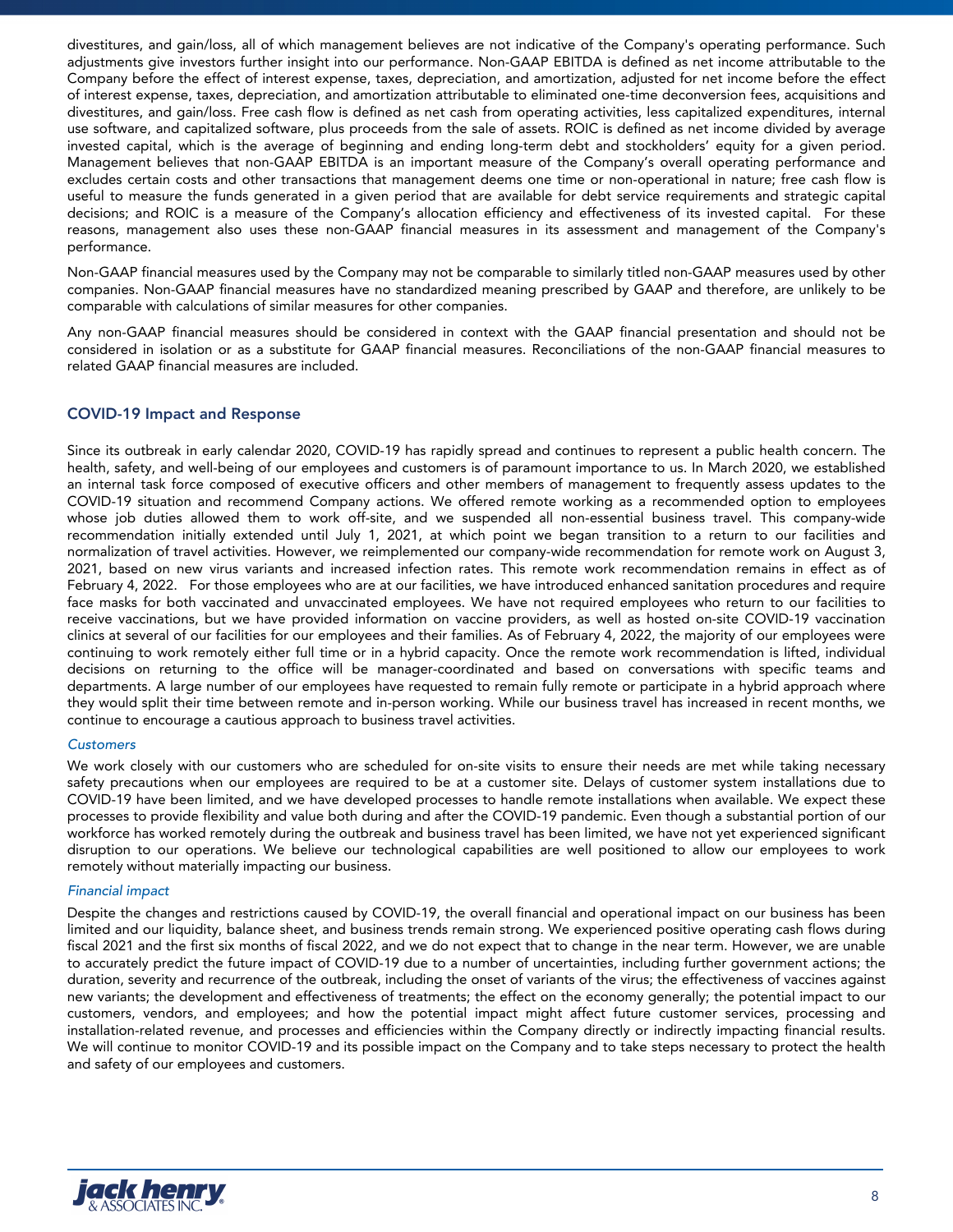### **About Jack Henry & Associates, Inc.® Quarterly Conference Call**

Jack Henry (NASDAQ: JKHY) is a leading provider of technology solutions primarily for the financial services industry. We are an S&P 500 company that serves approximately 8,000 clients nationwide through three divisions: **Jack Henry Banking®** provides innovative solutions to community and regional banks; **Symitar®** provides industry-leading solutions to credit unions of all sizes; and **ProfitStars®** offers highly specialized solutions to financial institutions of every asset size, as well as diverse corporate entities outside of the financial services industry. With a heritage that has been dedicated to openness, partnership, and user centricity for more than 40 years, we are well-positioned as a driving market force in future-ready digital solutions and payment processing services. We empower our clients and consumers with the human-centered, tech-forward, and insights-driven solutions that will get them where they want to go. Are you future ready? Additional information is available at www.jackhenry.com.

*Statements made in this news release that are not historical facts are "forward-looking statements" within the meaning of the Private Securities Litigation Reform Act of 1995, Section 27A of the Securities Act of 1933 and Section 21E of the Securities Exchange Act of 1934. Because forward-looking statements relate to the future, they are subject to inherent risks and uncertainties that could cause actual results to differ materially from those expressed or implied by such statements. Such risks and uncertainties include, but are not limited to, those discussed in the Company's Securities and Exchange Commission filings, including the Company's most recent reports on Form 10-K and Form 10-Q, particularly under the heading "Risk Factors." Any forward-looking statement made in this news release speaks only as of the date of the news release, and the Company expressly disclaims any obligation to publicly update or revise any forward-looking statement, whether because of new information, future events or otherwise.*



The Company will hold a conference call on February 9, 2022; at 7:45 a.m. Central Time and investors are invited to listen at www.jackhenry.com.



### **For More Information**

To directly access the Company's press releases, go to ir.jackhenry.com/pressreleases.

### **MEDIA CONTACT**

**Mark Folk**

Corporate Communications Jack Henry & Associates, Inc. 704-890-5323 MFolk@jackhenry.com

### **ANALYST CONTACT**

**Vance Sherard, CFA** Investor Relations Jack Henry & Associates, Inc. 417-235-6652 VSherard@jackhenry.com

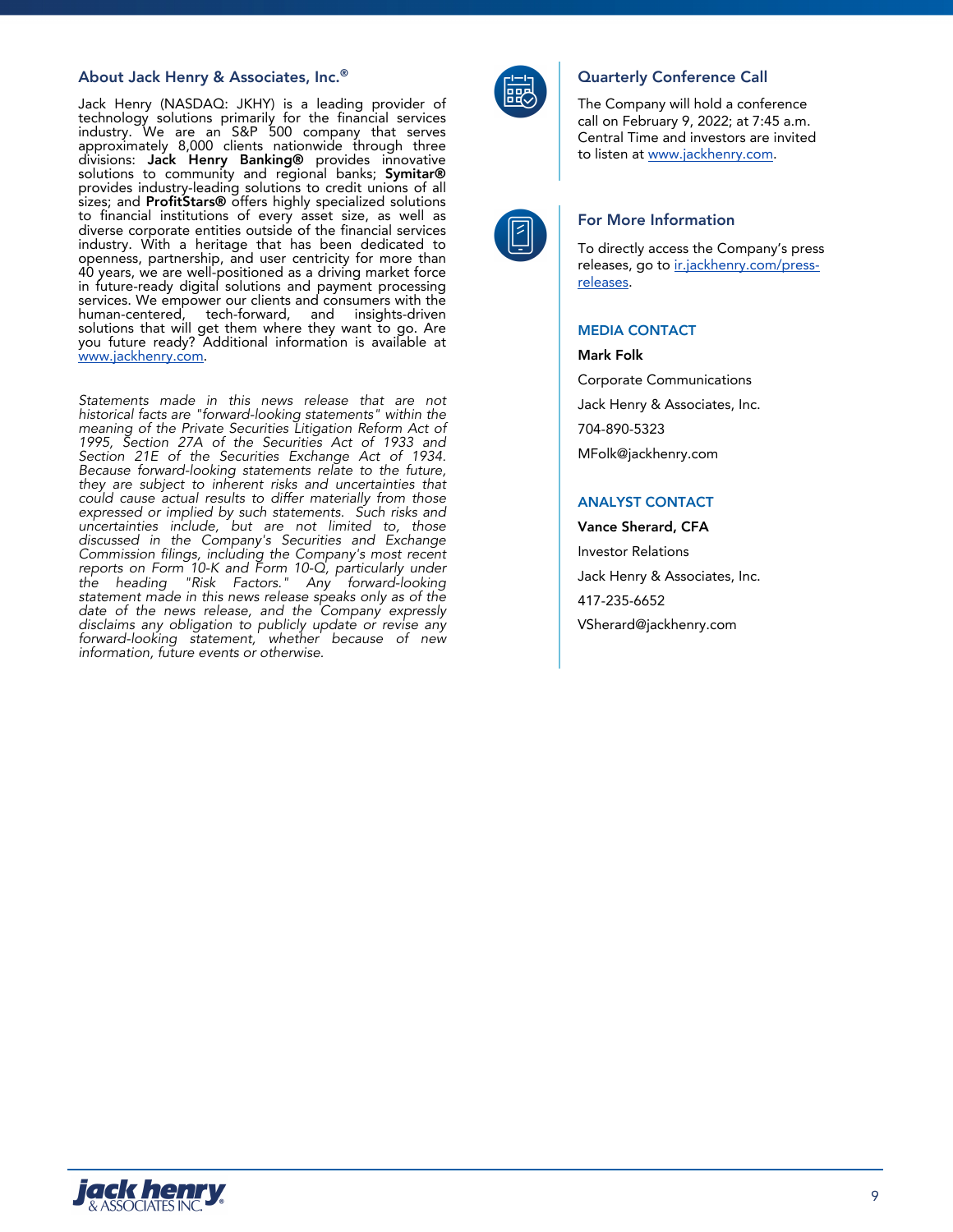# **Condensed Consolidated Statements of Income**

|                                                     | %<br><b>Three Months Ended</b><br><b>Six Months Ended</b><br>December 31,<br>December 31,<br>Change |         |    |         | %<br>Change |               |    |         |          |
|-----------------------------------------------------|-----------------------------------------------------------------------------------------------------|---------|----|---------|-------------|---------------|----|---------|----------|
| (Unaudited, in thousands, except per share<br>data) |                                                                                                     | 2021    |    | 2020    |             | 2021          |    | 2020    |          |
| <b>REVENUE</b>                                      | \$                                                                                                  | 493,896 | \$ | 422,361 | 17%         | \$<br>981,952 | \$ | 874,161 | 12%      |
| Cost of revenue                                     |                                                                                                     | 282,825 |    | 257,782 | 10%         | 559,460       |    | 520,711 | 7%       |
| Research and development                            |                                                                                                     | 29,916  |    | 26,780  | 12%         | 56,670        |    | 52,837  | 7%       |
| Selling, general, and administrative                |                                                                                                     | 55,493  |    | 44,167  | 26%         | 106,565       |    | 89,393  | 19%      |
| <b>EXPENSES</b>                                     |                                                                                                     | 368,234 |    | 328,729 | 12%         | 722,695       |    | 662,941 | 9%       |
| <b>OPERATING INCOME</b>                             |                                                                                                     | 125,662 |    | 93,632  | 34%         | 259,257       |    | 211,220 | 23%      |
| Interest income                                     |                                                                                                     | 6       |    | 52      | $(88)$ %    | 13            |    | 120     | $(89)$ % |
| Interest expense                                    |                                                                                                     | (447)   |    | (117)   | 282%        | (696)         |    | (235)   | 196%     |
| Interest income (expense)                           |                                                                                                     | (441)   |    | (65)    | 578%        | (683)         |    | (115)   | 494%     |
| <b>INCOME BEFORE INCOME TAXES</b>                   |                                                                                                     | 125,221 |    | 93,567  | 34%         | 258,574       |    | 211,105 | 22%      |
| <b>Provision for income taxes</b>                   |                                                                                                     | 29,551  |    | 21,585  | 37%         | 60,791        |    | 47,907  | 27%      |
| <b>NET INCOME</b>                                   |                                                                                                     | 95,670  | \$ | 71,982  | 33%         | \$<br>197,783 | \$ | 163,198 | 21%      |
| Diluted net income per share                        | \$                                                                                                  | 1.30    | \$ | 0.94    |             | \$<br>2.68    | \$ | 2.13    |          |
| Diluted weighted average shares<br>outstanding      |                                                                                                     | 73,697  |    | 76,280  |             | 73,920        |    | 76,496  |          |

# **Condensed Consolidated Balance Sheet Highlights**

|                                       | December 31,  |              |  |  |  |  |  |  |
|---------------------------------------|---------------|--------------|--|--|--|--|--|--|
| (Unaudited, in thousands)             | 2021          | 2020         |  |  |  |  |  |  |
| Cash and cash equivalents             | 29,120<br>\$  | 147,762<br>S |  |  |  |  |  |  |
| Receivables                           | 236,096       | 212,934      |  |  |  |  |  |  |
| Total assets                          | 2,280,802     | 2,286,709    |  |  |  |  |  |  |
| Accounts payable and accrued expenses | 164,518<br>S. | 157,447<br>S |  |  |  |  |  |  |
| Current and long-term debt            | 240,129       | 266          |  |  |  |  |  |  |
| Deferred revenue                      | 275,778       | 262,883      |  |  |  |  |  |  |
| Stockholders' equity                  | 1,271,996     | 1,545,179    |  |  |  |  |  |  |

# **Calculation of Non-GAAP Earnings Before Income Taxes, Depreciation and Amortization (Non-GAAP EBITDA)**

|                                                                                                                                                                                            |    | <b>Three Months Ended</b><br>December 31, |    |         | %<br>Change | <b>Six Months Ended</b><br>December 31, |           |    | %<br>Change |      |
|--------------------------------------------------------------------------------------------------------------------------------------------------------------------------------------------|----|-------------------------------------------|----|---------|-------------|-----------------------------------------|-----------|----|-------------|------|
| (in thousands)                                                                                                                                                                             |    | 2021                                      |    | 2020    |             |                                         | 2021      |    | 2020        |      |
| Net income                                                                                                                                                                                 | S. | 95,670                                    | SБ | 71,982  |             | 5                                       | 197,783   | \$ | 163,198     |      |
| Interest expense                                                                                                                                                                           |    | 447                                       |    | 117     |             |                                         | 696       |    | 235         |      |
| Taxes                                                                                                                                                                                      |    | 29,551                                    |    | 21,585  |             |                                         | 60,791    |    | 47,907      |      |
| Depreciation and amortization                                                                                                                                                              |    | 44,280                                    |    | 44,073  |             |                                         | 88,453    |    | 87,816      |      |
| Less: Net income before interest expense,<br>taxes, depreciation and amortization<br>attributable to eliminated one-time<br>deconversions, acquisitions and<br>divestitures, and gain/loss |    | (24, 352)                                 |    | (3,959) |             |                                         | (27, 509) |    | (9,905)     |      |
| <b>NON-GAAP EBITDA</b>                                                                                                                                                                     |    | 145,596                                   |    | 133,798 | 9%          |                                         | 320,214   |    | 289,251     | 11 % |